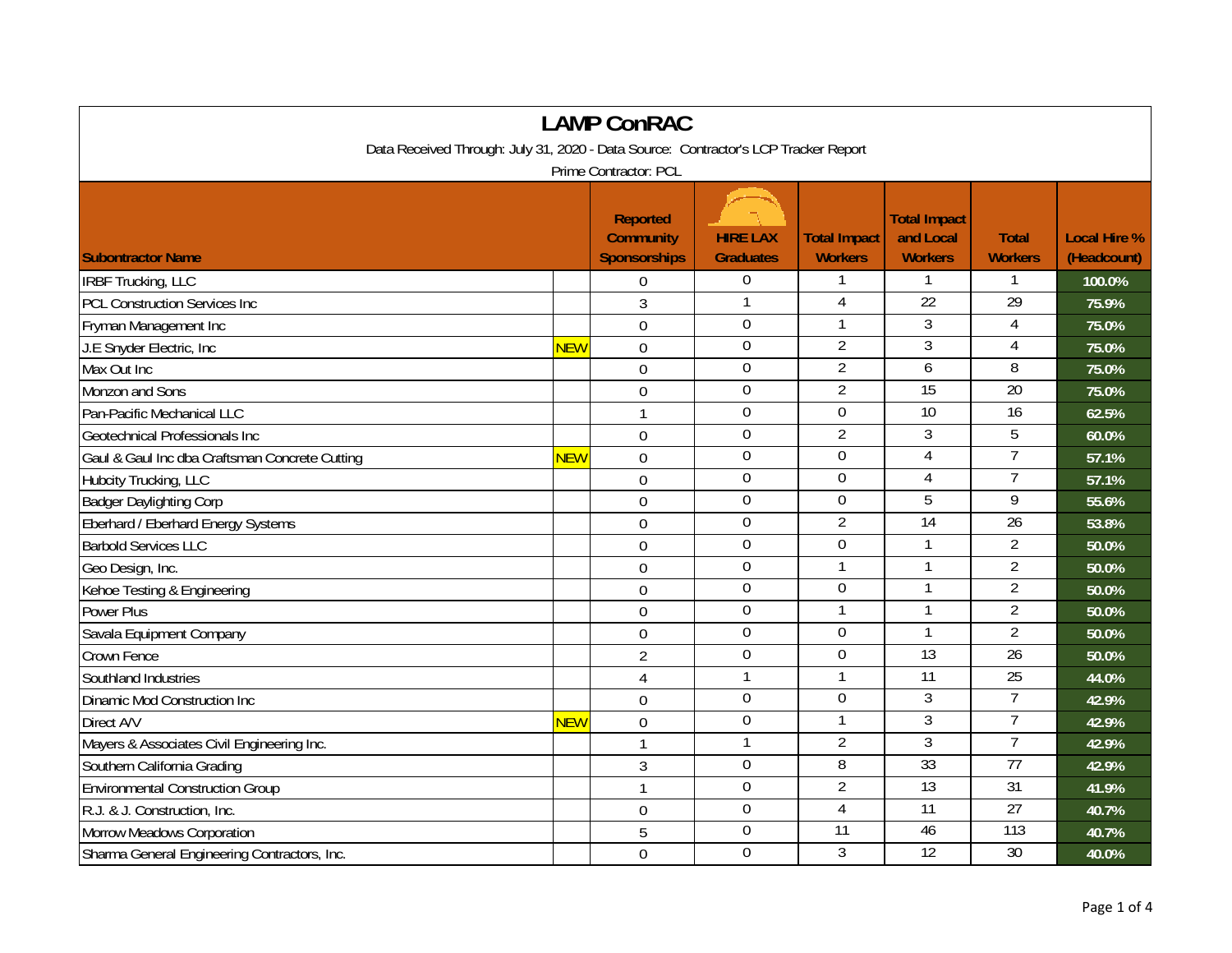| <b>LAMP ConRAC</b>                                                                  |            |                                                            |                                     |                                       |                                                    |                                |                                    |
|-------------------------------------------------------------------------------------|------------|------------------------------------------------------------|-------------------------------------|---------------------------------------|----------------------------------------------------|--------------------------------|------------------------------------|
| Data Received Through: July 31, 2020 - Data Source: Contractor's LCP Tracker Report |            |                                                            |                                     |                                       |                                                    |                                |                                    |
| Prime Contractor: PCL                                                               |            |                                                            |                                     |                                       |                                                    |                                |                                    |
| <b>Subontractor Name</b>                                                            |            | <b>Reported</b><br><b>Community</b><br><b>Sponsorships</b> | <b>HIRE LAX</b><br><b>Graduates</b> | <b>Total Impact</b><br><b>Workers</b> | <b>Total Impact</b><br>and Local<br><b>Workers</b> | <b>Total</b><br><b>Workers</b> | <b>Local Hire %</b><br>(Headcount) |
| <b>CMC Rebar West</b>                                                               |            | 4                                                          | $\Omega$                            | 3                                     | 16                                                 | 41                             | 39.0%                              |
| Mike Zarp                                                                           |            | 1                                                          | $\mathbf 0$                         | $\overline{2}$                        | $\overline{7}$                                     | $\overline{18}$                | 38.9%                              |
| <b>Citadel Environmental Services</b>                                               |            | $\overline{0}$                                             | $\overline{0}$                      | $\overline{0}$                        | $\mathbf{1}$                                       | $\overline{3}$                 | 33.3%                              |
| JLS Concrete Pumping                                                                |            | $\mathbf 0$                                                | $\mathbf 0$                         | $\mathbf 0$                           | $\mathbf{1}$                                       | $\overline{3}$                 | 33.3%                              |
| The JV Land Clearing Co Inc                                                         |            | $\mathbf 0$                                                | $\boldsymbol{0}$                    | $\mathbf 0$                           | $\overline{4}$                                     | $\overline{12}$                | 33.3%                              |
| <b>Western Paving Contractors</b>                                                   |            | $\mathbf 0$                                                | $\overline{0}$                      | $\mathbf{1}$                          | 5                                                  | $\overline{15}$                | 33.3%                              |
| <b>Cosco Fire Protection</b>                                                        |            | $\overline{0}$                                             | $\boldsymbol{0}$                    | $\overline{2}$                        | $\overline{5}$                                     | 16                             | 31.3%                              |
| N.M.N. Construction                                                                 |            | $\mathbf 0$                                                | $\overline{0}$                      |                                       | 19                                                 | 62                             | 30.6%                              |
| <b>Traxx Construction Inc</b>                                                       |            | $\overline{0}$                                             | $\mathbf 0$                         | $\mathbf 0$                           | $\overline{7}$                                     | $\overline{23}$                | 30.4%                              |
| Morley Construction Company                                                         |            | 10                                                         | $\overline{2}$                      | 23                                    | 97                                                 | 339                            | 28.6%                              |
| Prieto Construction Company, Inc                                                    |            | $\mathbf 0$                                                | $\boldsymbol{0}$                    | $\overline{0}$                        | $\overline{2}$                                     | $\overline{7}$                 | 28.6%                              |
| Bryton Engineering and Grading, Inc. dba Premiere Engineering Grading Contractors   |            | $\mathbf 0$                                                | $\mathbf 0$                         | $\mathbf 0$                           | $\overline{4}$                                     | 16                             | 25.0%                              |
| Cascade Drilling                                                                    |            | $\mathbf 0$                                                | $\mathbf 0$                         | $\mathbf 0$                           | $\mathbf{1}$                                       | 4                              | 25.0%                              |
| PG Cutting Services                                                                 | <b>NEW</b> | $\mathbf 0$                                                | $\mathbf 0$                         | $\mathbf 0$                           | $\mathbf{1}$                                       | $\overline{4}$                 | 25.0%                              |
| Murray Company                                                                      |            | $\mathbf{0}$                                               | $\boldsymbol{0}$                    | $\boldsymbol{0}$                      | $\mathfrak{Z}$                                     | $\overline{13}$                | 23.1%                              |
| Smith Emery Company                                                                 |            | 0                                                          | $\boldsymbol{0}$                    | $\mathbf{1}$                          | $\overline{3}$                                     | 13                             | 23.1%                              |
| Largo Concrete, Inc.                                                                |            | 5                                                          | $\mathbf 0$                         | 3                                     | 34                                                 | 151                            | 22.5%                              |
| Griffith Company                                                                    |            | $\mathbf 0$                                                | $\mathbf 0$                         | $\mathbf{1}$                          | $\overline{2}$                                     | $\overline{10}$                | 20.0%                              |
| <b>Blois Construction, Inc.</b>                                                     | <b>NEW</b> | $\mathbf{1}$                                               | $\mathbf 0$                         | $\mathbf{1}$                          | $\overline{2}$                                     | $\overline{11}$                | 18.2%                              |
| <b>CMZ</b> Excavation Inc                                                           |            | $\mathbf{1}$                                               | $\overline{0}$                      | $\mathbf{1}$                          | $\overline{3}$                                     | 17                             | 17.6%                              |
| Legacy Reinforcing Steel LLC                                                        |            | $\overline{7}$                                             | 3                                   | $\overline{4}$                        | $\overline{10}$                                    | $\overline{70}$                | 14.3%                              |
| Gonsalvez & Santucci dba Conco Pumping                                              |            | 0                                                          | $\boldsymbol{0}$                    | $\mathbf{1}$                          | $\mathbf{1}$                                       | $\overline{7}$                 | 14.3%                              |
| Maxim Crane Works                                                                   |            | $\overline{0}$                                             | $\mathbf 0$                         | $\mathbf{1}$                          | $\overline{5}$                                     | 35                             | 14.3%                              |
| Bali Constructon, Inc.                                                              |            | $\mathbf 0$                                                | $\mathbf 0$                         | $\mathbf{1}$                          | $\overline{2}$                                     | 18                             | 11.1%                              |
| Merli Concrete Pumping                                                              |            | $\mathbf 0$                                                | $\overline{0}$                      | $\overline{0}$                        | $\mathbf{1}$                                       | 9                              | 11.1%                              |
| Rosendin Electric, Inc.                                                             |            | $\mathbf 0$                                                | $\boldsymbol{0}$                    | $\boldsymbol{0}$                      | $\mathbf{1}$                                       | $\overline{11}$                | 9.1%                               |
| <b>Crane Rental Services</b>                                                        |            | $\mathbf 0$                                                | $\mathbf 0$                         | 0                                     | 1                                                  | 13                             | 7.7%                               |
| Expansion Specialties, Inc.                                                         | <b>NEW</b> | $\mathbf 0$                                                | $\overline{0}$                      | $\overline{0}$                        | $\overline{0}$                                     | $\mathbf{1}$                   | 0.0%                               |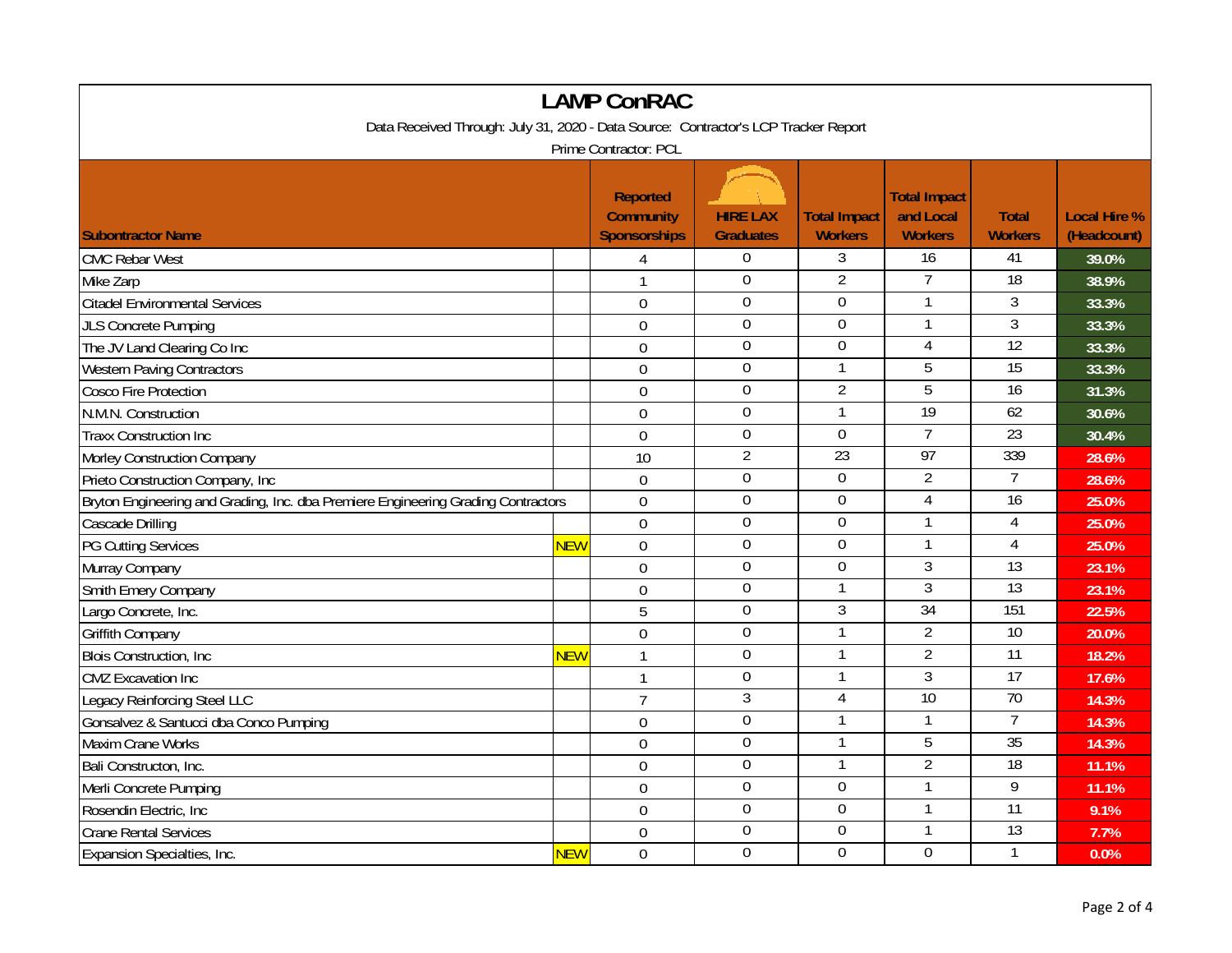| <b>LAMP ConRAC</b>                                                                  |                  |                                                            |                                     |                                       |                                                    |                                |                                    |  |
|-------------------------------------------------------------------------------------|------------------|------------------------------------------------------------|-------------------------------------|---------------------------------------|----------------------------------------------------|--------------------------------|------------------------------------|--|
| Data Received Through: July 31, 2020 - Data Source: Contractor's LCP Tracker Report |                  |                                                            |                                     |                                       |                                                    |                                |                                    |  |
| Prime Contractor: PCL                                                               |                  |                                                            |                                     |                                       |                                                    |                                |                                    |  |
| <b>Subontractor Name</b>                                                            |                  | <b>Reported</b><br><b>Community</b><br><b>Sponsorships</b> | <b>HIRE LAX</b><br><b>Graduates</b> | <b>Total Impact</b><br><b>Workers</b> | <b>Total Impact</b><br>and Local<br><b>Workers</b> | <b>Total</b><br><b>Workers</b> | <b>Local Hire %</b><br>(Headcount) |  |
| 2R Drilling, Inc.                                                                   |                  | $\mathbf 0$                                                | $\overline{0}$                      | $\boldsymbol{0}$                      | $\boldsymbol{0}$                                   | $\overline{4}$                 | 0.0%                               |  |
| Automated Gate Services, Inc                                                        |                  | $\mathbf 0$                                                | $\overline{0}$                      | $\overline{0}$                        | $\overline{0}$                                     | $\overline{2}$                 | 0.0%                               |  |
| Belshire Environmental Services Inc                                                 |                  | $\overline{0}$                                             | $\mathbf 0$                         | $\mathbf 0$                           | $\mathbf 0$                                        | $\mathbf{1}$                   | 0.0%                               |  |
| Cal Empire Engineering Inc.                                                         | NEW              | $\mathbf 0$                                                | $\overline{0}$                      | $\overline{0}$                        | $\overline{0}$                                     | $\overline{3}$                 | 0.0%                               |  |
| California Testing & Inspection, Ic.                                                | NEW              | $\mathbf 0$                                                | $\mathbf 0$                         | $\mathbf 0$                           | $\mathbf 0$                                        | $\mathbf{1}$                   | 0.0%                               |  |
| Cattrac Construction Inc                                                            |                  | $\mathbf 0$                                                | $\mathbf 0$                         | $\mathbf 0$                           | $\mathbf 0$                                        | $\mathbf{1}$                   | 0.0%                               |  |
| CGRS, Inc.                                                                          | <b>NEW</b>       | $\overline{0}$                                             | $\overline{0}$                      | $\mathbf 0$                           | 0                                                  | 1                              | 0.0%                               |  |
| Coast Surveying, Inc.                                                               |                  | $\overline{0}$                                             | $\overline{0}$                      | $\overline{0}$                        | $\overline{0}$                                     | $\overline{11}$                | 0.0%                               |  |
| Connor Concrete Cutting and Coring                                                  |                  | $\overline{0}$                                             | $\mathbf 0$                         | $\mathbf 0$                           | $\mathbf 0$                                        | $\mathbf{1}$                   | 0.0%                               |  |
| CSI Electrical Contractors, Inc.                                                    | <mark>NEW</mark> | $\mathbf 0$                                                | $\overline{0}$                      | $\mathbf 0$                           | $\mathbf 0$                                        | 3                              | 0.0%                               |  |
| David L Addision Inc dba Addison Equipment Rental                                   |                  | $\overline{0}$                                             | $\mathbf 0$                         | $\mathbf 0$                           | $\mathbf 0$                                        | $\overline{2}$                 | 0.0%                               |  |
| <b>Fastrack Rentals Inc</b>                                                         |                  | $\overline{0}$                                             | $\overline{0}$                      | 0                                     | 0                                                  |                                | 0.0%                               |  |
| Fragoza & Sons Trucking, Inc                                                        |                  | $\mathbf 0$                                                | $\Omega$                            | $\overline{0}$                        | $\mathbf 0$                                        | 1                              | 0.0%                               |  |
| Gammage & Sons Enterprises, Inc                                                     |                  | $\overline{0}$                                             | $\mathbf 0$                         | $\mathbf 0$                           | $\mathbf 0$                                        | $\mathbf{1}$                   | 0.0%                               |  |
| <b>Garrett Construction</b>                                                         |                  | $\mathbf 0$                                                | $\mathbf 0$                         | $\mathbf 0$                           | $\mathbf 0$                                        | $\overline{3}$                 | 0.0%                               |  |
| Lozano & Sons Water Trucks                                                          |                  | $\mathbf 0$                                                | $\overline{0}$                      | $\overline{0}$                        | $\overline{0}$                                     | $\mathbf{1}$                   | 0.0%                               |  |
| Lukkes Striping Inc                                                                 |                  | $\mathbf 0$                                                | $\boldsymbol{0}$                    | $\boldsymbol{0}$                      | $\mathbf 0$                                        | $\mathfrak{Z}$                 | 0.0%                               |  |
| Makai Solutions                                                                     |                  | $\boldsymbol{0}$                                           | $\mathbf 0$                         | $\mathbf 0$                           | $\mathbf 0$                                        | 3                              | 0.0%                               |  |
| Newman Backhoe Service Inc                                                          |                  | $\mathbf 0$                                                | $\boldsymbol{0}$                    | $\mathbf 0$                           | $\mathbf 0$                                        | $\mathbf{1}$                   | 0.0%                               |  |
| Nold's Equipment                                                                    |                  | $\overline{0}$                                             | $\mathbf 0$                         | $\mathbf 0$                           | $\mathbf 0$                                        | 1                              | 0.0%                               |  |
| Pavement Recycling Systems                                                          |                  | $\mathbf 0$                                                | $\mathbf 0$                         | $\mathbf 0$                           | $\mathbf 0$                                        | $\mathbf{1}$                   | 0.0%                               |  |
| Penhall Company                                                                     |                  | $\overline{0}$                                             | $\mathbf 0$                         | $\mathbf 0$                           | $\mathbf 0$                                        | $\overline{3}$                 | 0.0%                               |  |
| RMA Group                                                                           |                  | $\overline{0}$                                             | $\overline{0}$                      | $\overline{0}$                        | $\overline{0}$                                     | 5                              | 0.0%                               |  |
| Terry Rhodes Backhoe Service, Inc                                                   |                  | $\mathbf 0$                                                | $\mathbf 0$                         | $\overline{0}$                        | $\overline{0}$                                     |                                | 0.0%                               |  |
| United Rigger & Ererctors                                                           |                  | $\mathbf 0$                                                | $\mathbf 0$                         | $\overline{0}$                        | $\overline{0}$                                     | $\overline{2}$                 | 0.0%                               |  |
| Vance Corporation                                                                   |                  | $\overline{0}$                                             | $\mathbf 0$                         | $\mathbf 0$                           | $\mathbf 0$                                        | 3                              | 0.0%                               |  |
| <b>VFC</b>                                                                          | NEW              | $\mathbf 0$                                                | $\boldsymbol{0}$                    | $\overline{0}$                        | $\overline{0}$                                     | $\overline{4}$                 | 0.0%                               |  |
|                                                                                     |                  | 49                                                         | 8                                   | 96                                    | 481                                                | 1502                           | 32.0%                              |  |